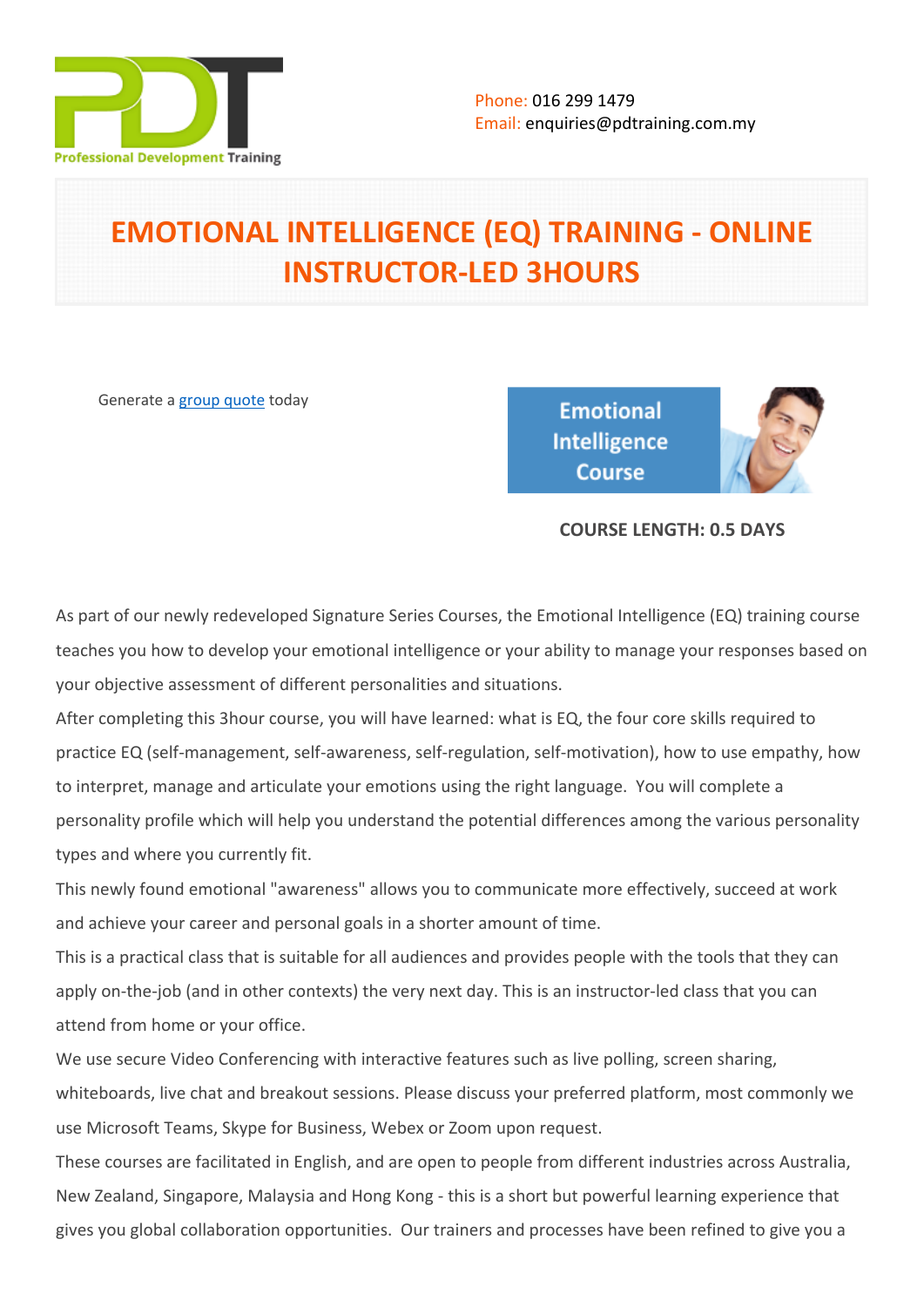personalised learning experience where it is specifically targeted to your needs, see our outcomes in the reviews.

\*\*Please note, these classes run to a very tight schedule, please follow the invitation and join the class 10 minutes prior to commencement so you are ready to participate and don't miss a minute! **Be ready** - check your device is ready to go by using this [test link](https://zoom.us/test).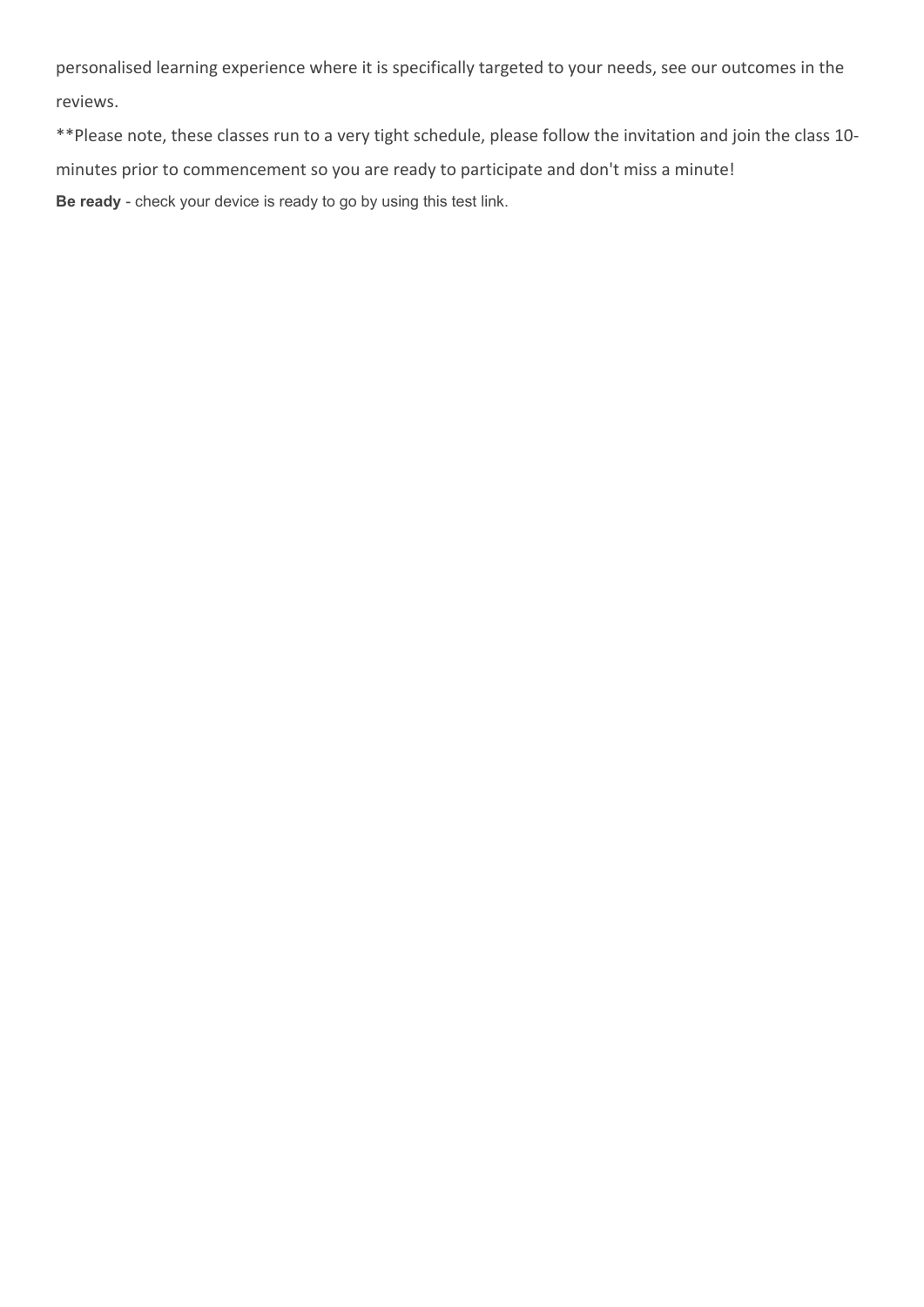# **FOREWORD**

# *Healthy Emotions + Clear Thinking + Appropriate Action = High EQ*

Emotional intelligence is a skill. And like any other skill, you can get better at it with training and practice. It allows you to read the personality style of individuals and adjust your communications accordingly without being controlled by your underlying emotions.

This one day training course is useful for anyone who leads or works with other people, no matter what size the organisation. This course will focus on the five core competencies of emotional intelligence: selfmanagement, self-awareness, self-regulation, self-motivation and empathy, and it also includes a review of your interpersonal skills.

You will learn to develop and implement these competencies to enhance your relationships in work and life by increasing your understanding of social and emotional behaviours, and learning how to adapt and manage your responses to particular situations. The PD Training Emotional Intelligence Course teaches you how to build stronger relationships, how to empathise with others, how to manage your stress levels, how to overcome challenging situations, how to diffuse personal conflicts and much more.

#### **OUTCOMES**

# **After completing this course participants will have learned how to:**

- Know how to read emotions
- Understand your own level of emotional intelligence
- Use the Johari window to understand what you reveal to others about yourself and what others reveal to you
- Understand resilience and how to build it
- Understand social awareness and empathy and how to be more empathic and socially aware
- Understand how different cultures respond to and display emotions
- Know how to influence others positively
- Know how to have emotionally intelligent conversations
- Understand manipulation and emotional dishonesty and how to avoid it
- Understand how to lead with emotional intelligence

#### **MODULES**

# **Lesson 1: EQ - A Passing Fad?**

- The Power of Emotions
- The Limbic System

#### **Lesson 2: I Feel therefore I Am**

- Tuning In to Your Own Emotions
- Johari Window